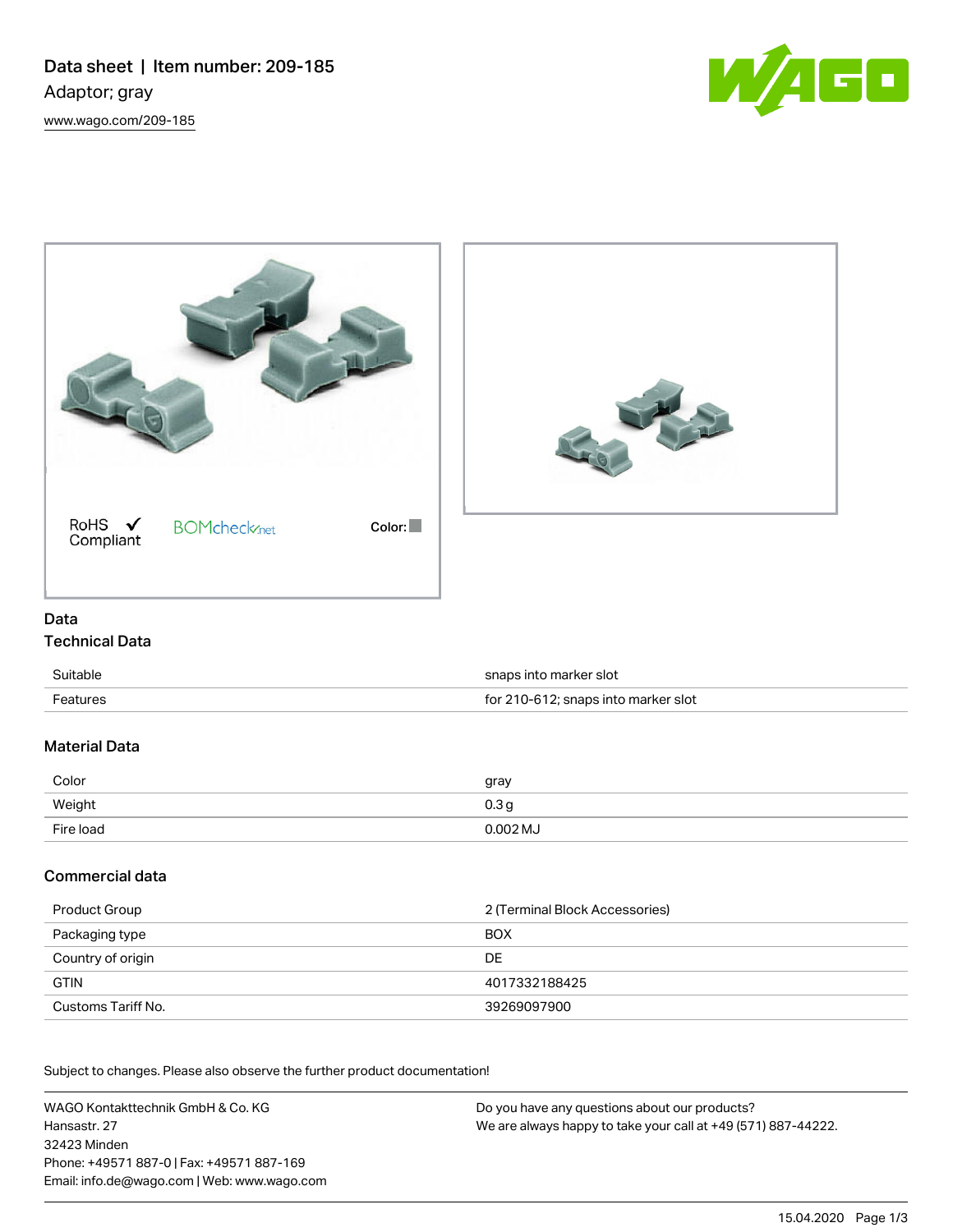### Counterpart

## Compatible products

#### Marking accessories

|                                          | Item no.: 210-612<br>Marking strips; for self-marking; plain; Self-adhesive; transparent |              |                | www.wago.com/210-612 |  |
|------------------------------------------|------------------------------------------------------------------------------------------|--------------|----------------|----------------------|--|
| <b>Downloads</b><br><b>Documentation</b> |                                                                                          |              |                |                      |  |
| <b>Bid Text</b>                          |                                                                                          |              |                |                      |  |
| 209-185<br>doc - Datei                   |                                                                                          | Jan 4, 2018  | doc<br>24.1 kB | Download             |  |
| 209-185<br>GAEB X81 - Datei              |                                                                                          | Feb 19, 2019 | xml<br>2.7 kB  | Download             |  |

## CAD/CAE-Data

#### CAE data

| WSCAD Universe 209-185 | URL | Download |
|------------------------|-----|----------|
|                        |     |          |

### Installation Notes

#### Marking



Carrier for WFB Continuous marking strip; to be secures every 10th terminal block.

Subject to changes. Please also observe the further product documentation!

WAGO Kontakttechnik GmbH & Co. KG Hansastr. 27 32423 Minden Phone: +49571 887-0 | Fax: +49571 887-169 Email: info.de@wago.com | Web: www.wago.com Do you have any questions about our products? We are always happy to take your call at +49 (571) 887-44222.